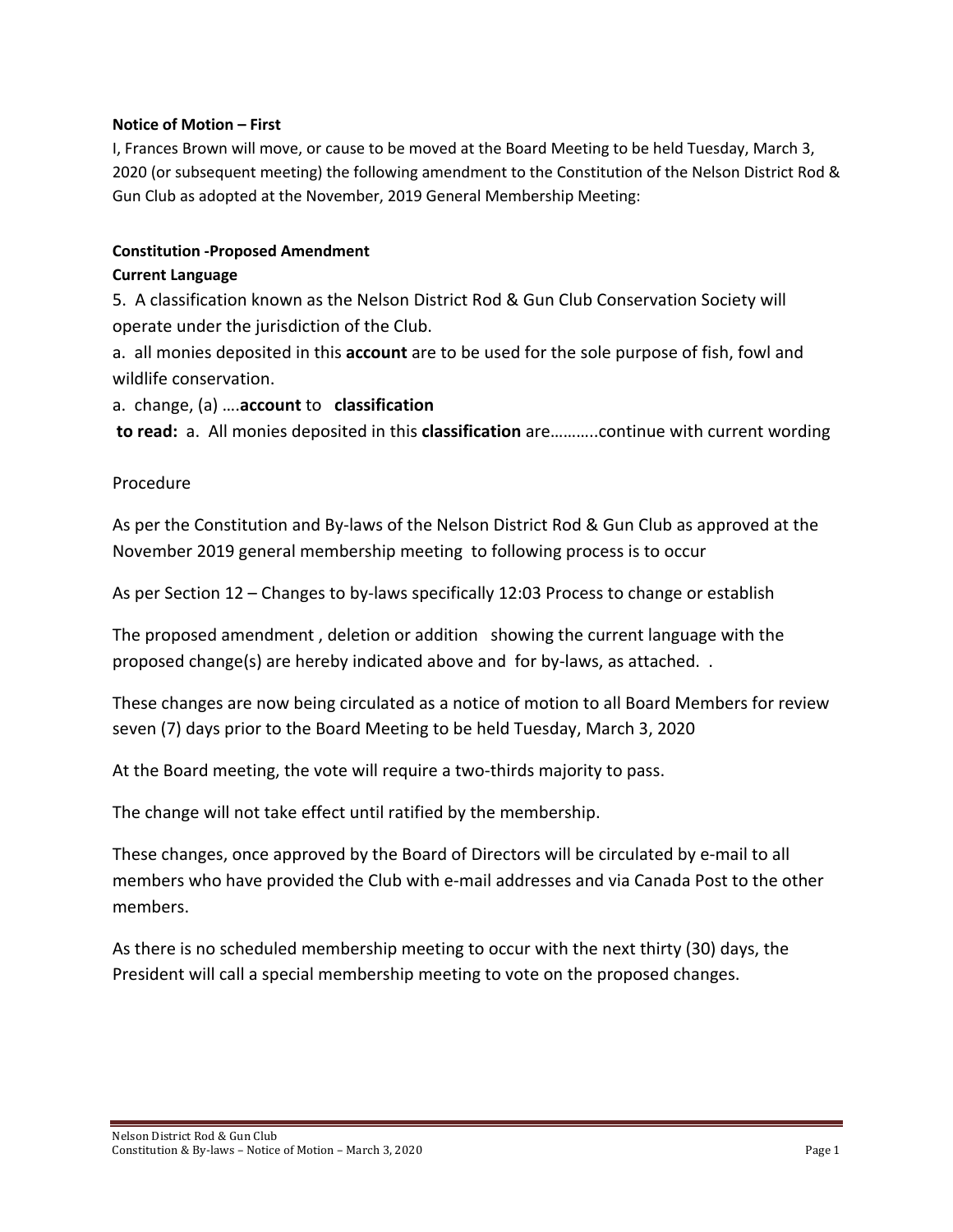#### **Notice of Motion – second**

I, Frances Brown will move, or cause to be moved at the Board Meeting to be held Tuesday, March 3, 2020 (or subsequent meeting) the following corrections clarifications and amendments to the By-laws of the Nelson District Rod & Gun Club as adopted at the November, 2019 General Membership Meeting:

**By-laws**

#### **Proposed amendment No. 1 - Table of Contents**

**For clarification, wherever in these by-laws, the word "membership" in reference to meetings of the Club membership as a whole is written, the word "general" will be added in front of the word "membership"** 

Current Language - Section 3 – Membership meetings

Add General to read Section 3 – **General** Membership meetings

Current Language - Section 4 – Annual Membership meeting

Add General to read Section 4 – Annual **General** Membership Meeting

Current Language - Section 5 – Other Membership Meetings

Add General to read Section 5 – Other **General** Membership meetings

**Proposed amendment No. 2 Change numbering in each section to reflect section number and clause number , eg**

Section 1 – Membership **1:01.** Rights and Privileges

#### **Proposed amendment No. 3. Section 2 – Meetings General information**

Current Language - **3:03. Voting**

b. At all meetings, decisions must be made by a majority of members present in person at the meeting. Voting by proxy is not permitted.

Amend to read:

b. At **the Annual General Membership Meeting and General Membership** Meeting(s), decisions must be made by a majority of members present in person at the meeting.

# **Add (as per provision in Section 7 , clause 7:06c) c. At meetings of the Board of Directors, only Directors will be entitled to vote**

re-number current c Voting by proxy to **d.** Voting……. Re-number current d. If there is a tie vote,…… To **e**. If there is a tie vote….

#### **Proposed amendment No. 4 – Section 3 General Membership Meetings**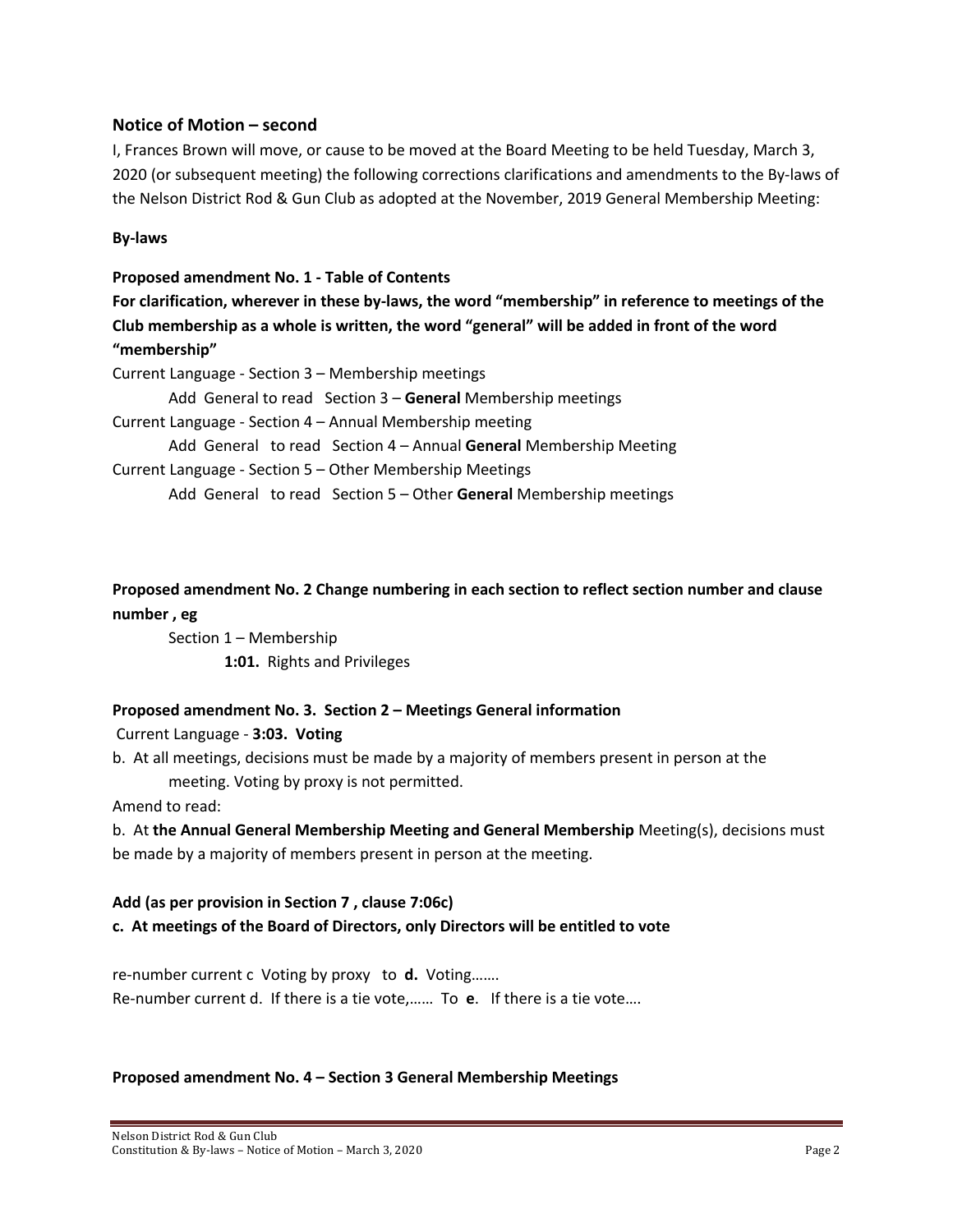b. The first being the Annual General **Membership** Meeting and will be held the second Tuesday of January.

To read: The first being the Annual General **Membership** Meeting **(AGM)** and will be held the second **Tuesday** of January.

Change **Tuesday** to **Saturday**

#### **Proposed amendment No. 5 – 3:04 b and c – circulation of minutes**

Current language:

3:04 Minutes:

b. At a subsequent membership meeting, the minutes of the previous meeting will be read and moved for approval.

Change to read:

b. At a subsequent membership meeting, the minutes of the previous meeting will be **available at registration prior to the meeting. The motion to accept the minutes when it arises during the meeting, will be to adopt as circulated.** 

Current language:

c. Once approved, they will be dated and signed by the presiding officer and **Recording Secretary** and placed in the minute book, together with any attachments and the attendance record. Change to ……officer and **one other officer**…….

# **Proposed Amendment No. 6 Section 7 – Meetings of the Board**

Current Language **7:05. Minutes**

c. Once approved, they will be dated and signed by the presiding officer and **Secretary-Admin** and the signed copy will be placed in the minute book, together with the attachments and attendance record. Change Secretary-Admin to one other Director

.. ….. presiding officer and **one other Director** and the signed…..

# **Proposed Amendment No. 7 - Section 10 Financial**

Current Language

**10:05. Signing Officers:**

**a** Signing officers will be the Executive - President, Vice President, Secretary-Admin, Treasurer and Past President.

add: to a.

**If one of these positions is not filled in the first two months of the fiscal year or becomes vacant during the fiscal year, the Board of Directors will appoint another Director to be signing officer for the remainder of the year.**